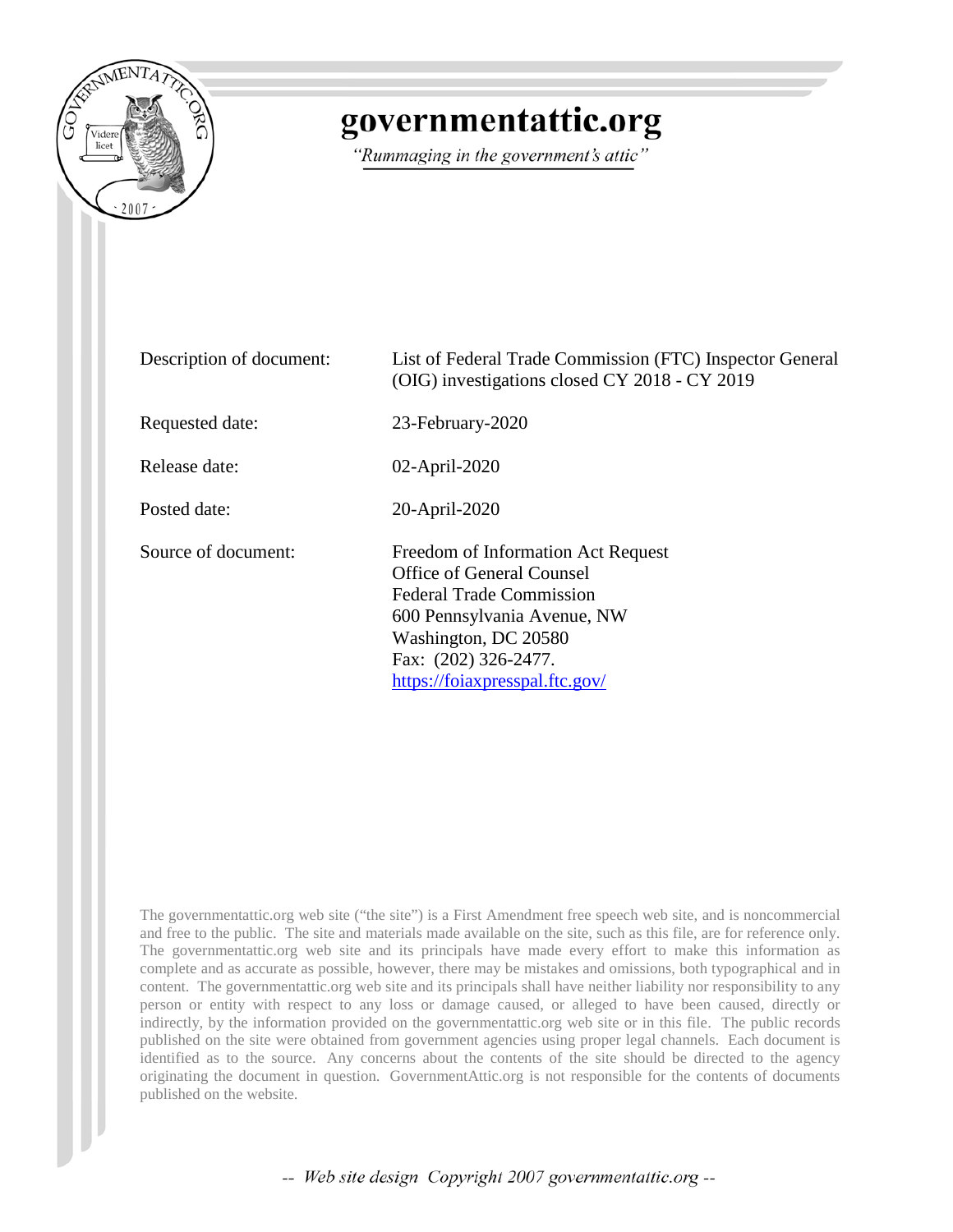

## UNITED STATES OF AMERICA FEDERAL TRADE COMMISSION WASHINGTON, D.C. 20580

## Re: FOIA-2020-00542

This is in response to your request dated February 23, 2020 under the Freedom of Information Act seeking access to a list of closed OIG investigations from calendar year 2018 and 2019. In accordance with the FOIA and agency policy, we have searched our records, on April 1, 2020. We are granting your request in full and have enclosed the responsive record.

If you have any questions about the way we are handling your request or about the FOIA regulations or procedures, please contact Kamay Lafalaise at 202-326-3780.

If you are not satisfied with this response to your request, you may appeal by writing to Freedom of Information Act Appeal, Office of the General Counsel, Federal Trade Commission, 600 Pennsylvania Avenue, N.W., Washington, D.C. 20580, or via email at  $FOIAAppend@ftc.gov$ , within 90 days of the date of this letter. Please enclose a copy of your original request and a copy of this response.

You also may seek dispute resolution services from the FTC FOIA Public Liaison Richard Gold via telephone at 202-326-3355 or via e-mail at rgold@ftc.gov; or from the Office of Government Information Services via email at ogis@nara.gov, via fax at 202-741-5769, or via mail at Office of Government Information Services (OGIS), National Archives and Records Administration, 8601 Adelphi Road, College Park, MD 20740. Please note that the FOIA Public Liaison's role relates to comments, questions or concerns that a FOIA Requester may have with or about the FOIA Response. The FOIA Public Liaison's role does not relate to taking action in matters of private controversy nor can he resolve individual complaints.

Sincerely,<br>*Viewerf* Steams

Dione J. Stearns Assistant General Counsel